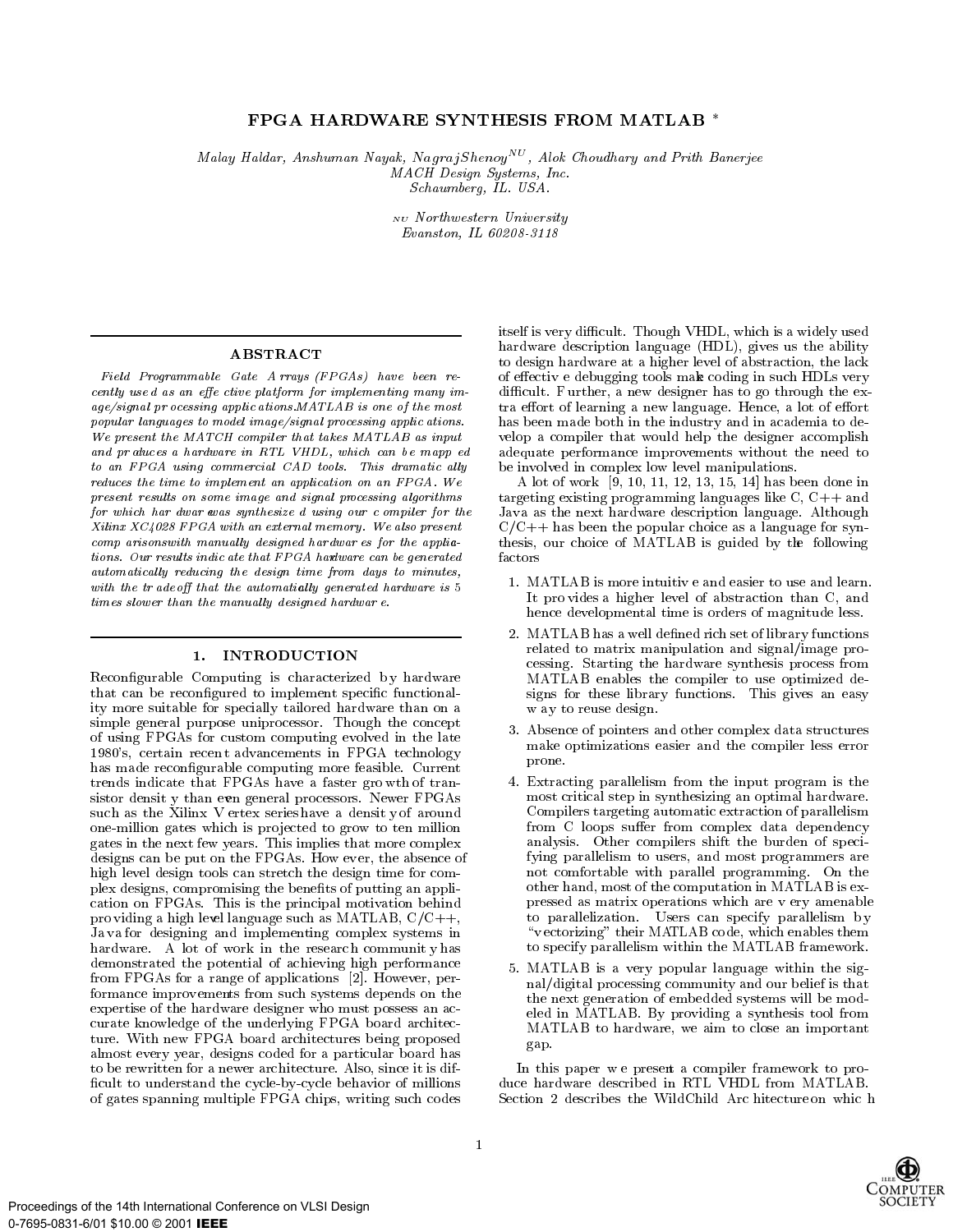most of the our current syn thesized hardwares ha vebeen tested. Section 3 gives an ov erview of the compilation pro cess. Section 4 and 5 describe the MATLAB AST and the VHDL AST, that are two intermediate representations used b y the compiler. Section 6 gives the details involv ed in transforming the MATLAB AST into a VHDL AST. In Section 7 we presen t some of our experimental results and Section 8 concludes the paper.

### 2. WILDCHILD ARCHITECTURE

Our MATLAB to VHDL compiler generates code for an y FPGA board architecture, the specics of which are described in an architecture file. Figure 1 shows the WildChild board from Annapolis Micro Systems and is our target architecture on whic hmost of our curren t applications are tested. A brief description of the WildChild architecture is given belo w.

The WildChild custom computing engine is an integrated system consisting of the WildChild m ulti-FPGArecongurable hardware unit and a host that controls it and provides a conv en tional soft w are in terface to the complete system. The WildChild FPGA unit is a VME-compatible board that is installed in a standard chassis along with a VME-compatible host computer. The WildChild board consists of 9 FPGAs of the popular Xilinx 4000 family. Eight of these are 4010 FPGAs with 400 CLBs (about 10000 gates) each and are identical. The ninth is a 4028 FPGA with 1024 CLBs (about 30000 gates). The nine FPGAs are arranged in a master-slave configuration as shown in Figure 1. Each FPGA on the board is connected to a pseudo dual-ported memory, which can be accessed by both the FPGA and the host. The memories connected to the 4028 master FPGA is 32 bits wide and contains  $2^{18}$  addressable locations, while the memories connected to the 4010 slave FPGAs are 16 bits wide.

The architecture of the system enables high-throughput systolic computation using the 36-bit bus that connects each 4010 FPGA neighbors and also to the on-board FIFOs. There is also a crossbar netw ork that can be used to realize an y arbitrary interconnection of the FPGAs thus enabling irregular computations.



Figure 1. WildChild Board Architecture

#### **SYNTHESIS FLOW**  $\overline{\mathbf{3}}$ .

Figure 2 shows the ov erview of the synthesis process. The fron tend parses the input MATLAB program and builds a MATLAB AST. The input code may con tain directives [6]regarding the types, shapes and precision of arrays that cannot be inferred, whic hare attac hed to the AST nodes

as annotations. This is followed by a type-shape inference phase. MATLAB variables have no notion of type or shape. The type-shape phase analyzes the input program to infer the type and shape of the variables present whos type shape is not provided by directiv es. This is followed by a scalarization phase where the operation on matrices are expanded out into loops. In case optimized library functions are available for a particular operation, it is not scalarized and the library function is used instead. Scalarization is follow ed b y lev elization where a complex statement is brok en down into simpler statements. Scalarization facilitates VHDL code generation and optimizations. Most of the hardware related optimization are performed on the VHDL AST. A precision inference sc heme finds the minimum number of bits required to represen t eah variable in the AST. Transformations are then performed on the AST to optimize it according to the memory accesses present in the program and characteristics of the external memory. This is follow ed by a phase to perform optimizations related to resources present and the opportunities of parallel execution and pipelining available. Finally a trav ersal of the optimized VHDL AST produces the output code. In this paper we restrict our focus to the basic compiler framework which involv es transforming the input MATLAB code into a hardware description in VHDL. The optimizations are part of our ongoing work.

### 4. THE MATLAB AST

The input MATLAB code is parsed based on a formal grammar and an abstract syntax tree (AST) is generated. The detailed grammar used for MATLAB 5.2 is giv en in [7]. Figure 3 shows a graphical view of the hierarchy captured b y the grammar. An example MATLAB code and the corresponding AST is also shown. Certain type-shape information can be input to the compiler with the help of directives. The information presented by the directives are parsed by the compiler and is used to annotate the AST. After the AST is constructed, the compiler invokes a series of phases. Each phase processes the AST either by modifying it or annotating it with more information.

### 5. THE VHDL AST

VHDL serves as a hardware description language for simulation as well as synthesis. Most commercial tools today support only a subset of VHDL for synthesis. For example constructs like file operations, assertion statements, timing constructs are not supported by most synthesis tools. Also, certain tools require certain specic coding styles if accu-  $BehavionalComplier^{TM}$  [4] from Synopsys expects the user to specify the clock boundaries using specific wait statements while  $Synplify^{TM}$  [5] from Synplicity does not require it. Since we are interested in portability and expect the VHDL code generated by our compiler to be compatible with the good commercially available high-level syn thesis tools, we operate on a subset of VHDL while is sensibly synthesized by most of the tools.

### GENERATION OF VHDL AST FROM 6.

It was necessary to have a VHDL AST in spite of having an AST based on a MATLAB grammar so that not only the final VHDL code generation is simplified, but also that certain hardware related optimizations like memory pipelining are made possible. These optimizations require the notion of clock cycles which cannot be easily introduced in the MATLAB AST. While generating the VHDL AST, we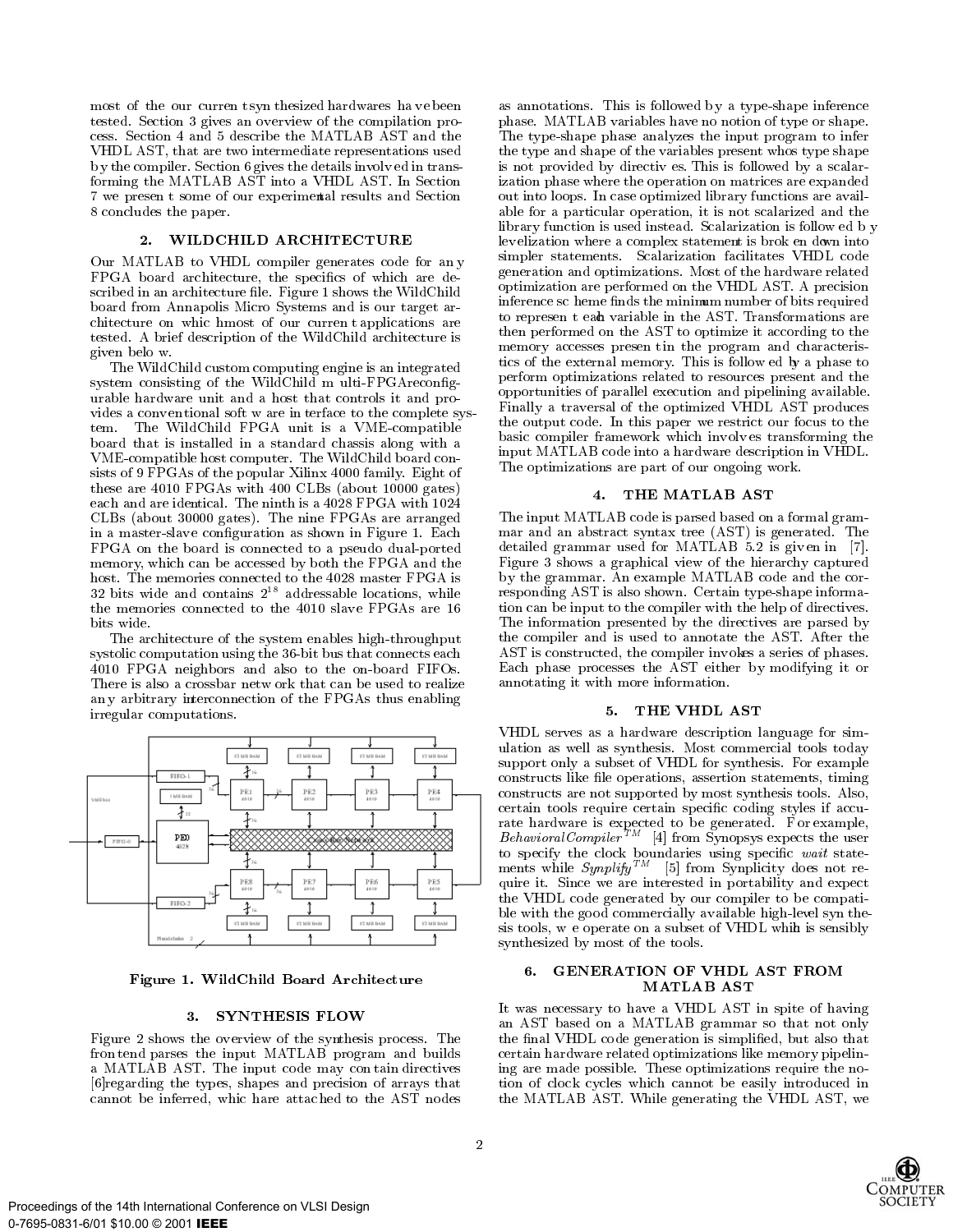

Figure 2. Synthesis flow.



Figure 3. Abstract Syntax T ree: (a) The hierarch y captured b y the formal grammar (b) A sample code snippet (c) Abridged syntax tree for the code snippet.

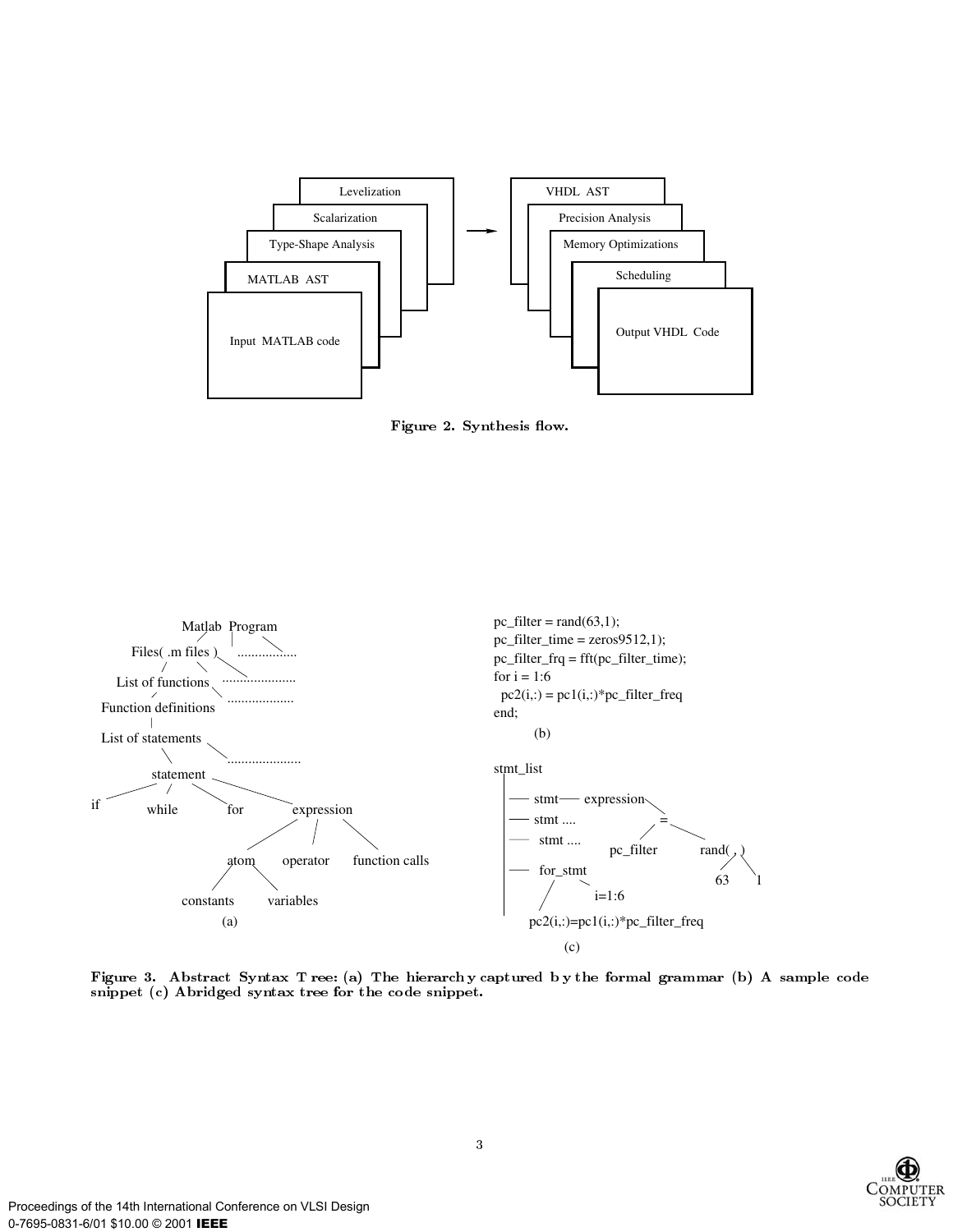assume that the corresponding MATLAB AST is already scalarized. This is necessary as MATLAB is an array-based language.

### $6.1.$ Scalarization of the MATLAB AST

\n- % a and b are matrices
\n- % matrix multiplication\n 
$$
A = B + C
$$
;\n  $I$ \n
\n- **scalarization**\n
	\n- for i = 1:n
	\n- for j = 1 : m
	\n- $A(i,j) = B(i,j) + C(i,j);$
	\n- end;
	\n- end;
	\n\n

### Figure 4. Example of Scalarization

Scalarization of the MATLAB AST is necessary when the ob jectiv e is to perform a source-to-source transformation to a target language that is statically typed and which only supports elemental operations. MATLAB is an array-based language with lots of built-in functions to support array operations. Hence, to generate a VHDL AST, it is necessary that the corresponding MATLAB AST is scalarized. But, scalarizing MATLAB vector constructs requires an accurate knowledge of shape and size of the arrays. MATLAB being a dynamically typed language, does not carry explicit basic data type and shape declarations. Hence, inferring an arra y's shape becomes a vital step. An example of scalarization is shown in Figure 4, where a tw o dimensional matrix addition is scalarized. To produce the scalarized code it is necessary to know the dimensions of matrices  $A, B$  and  $C$ and also their sizes ( the values of  $m$  and  $n$ ).

We have established a static inferencing mechanism to establish at compile-time, what these attributes will be at run-time. In [8] a framework is described for symbolically describing the shape of a MATLAB expression at compiletime using a methodology based on systematic matrix form ulations. The represen tation exactly captures the shape that the expression assumes during execution.

### 6.2. Levelization of the MATLAB AST

The scalarized MATLAB AST is sub jected to a lev elization phase which modifies the AST to have statements with only three operand format (Figure 5). The adv an tageof levelization is that the different operators can be scheduled independently, guided by the optimization algorithms. For example the operations can be spread across different states, so that an optimal clock frequency can be obtained.

Levelization also enables optimizations like pipelining, operator c haining, loop body sheduling to enhance the performance of the output hardware. Also, since statements having large number of operations are broken do wn to a series of statements having only one operation, resources can be reused as these smaller statements can be distributed across different states.

Details of the mechanism of generating state machine descriptions from loops, conditionals and function calls are discussed in [1].

### 6.3. Handling Memory Accesses

Currently the compiler maps all arrays to an external memory and instantiates registers on the FPGA for scalars. The



Figure 5. Example of Levelization .

lev elization phase ensures that a statement has at most one memory access with no other associated operation. The exact mechanism and signals involved in accessing the memory is specified in a file that is read by the compiler. The compiler then uses this information to produce the states necessary to read/write memory corresponding to each array access that appears in the lev elized and scalarized MAT-LAB code. Figure 6 shows an example.

 $a[i + 1] = b + c$ ;

| Levelization   | when state $1 \Rightarrow t1 \leq b + c$ ;                      |  |  |  |  |  |  |  |
|----------------|-----------------------------------------------------------------|--|--|--|--|--|--|--|
| ۷              | $next$ state $\leq$ state 2;                                    |  |  |  |  |  |  |  |
| $t1 = b + c$ : | when state $2 \Rightarrow 12 \le i + 1$ ;                       |  |  |  |  |  |  |  |
| $t2 = i + 1$ ; | $next$ state $\leq$ state 3 :                                   |  |  |  |  |  |  |  |
| $a[t2] = t1$ ; | when state $3 \Rightarrow$ mem_request $\leq 0$ ;               |  |  |  |  |  |  |  |
|                | mem write enable $\leq$ $\geq$ $\degree$ $\degree$ $\therefore$ |  |  |  |  |  |  |  |
|                | next state $\le$ state 4;                                       |  |  |  |  |  |  |  |
|                | when state $4 \Rightarrow$ mem address $\leq$ Base a + t2;      |  |  |  |  |  |  |  |
|                | mem data out $\leq$ t1;                                         |  |  |  |  |  |  |  |
|                | next state $\le$ state 5 :                                      |  |  |  |  |  |  |  |
|                | when state $5 \implies$ if (mem_grant = '0') then               |  |  |  |  |  |  |  |
|                | next state $\leq$ state 6;                                      |  |  |  |  |  |  |  |
|                | else                                                            |  |  |  |  |  |  |  |
|                | next state $\le$ state 4 ;                                      |  |  |  |  |  |  |  |
|                | endif;                                                          |  |  |  |  |  |  |  |
| a)             | b)                                                              |  |  |  |  |  |  |  |

Figure 6. (a) Array statement in MAT-LAB and it's levelization (b) VHDL corre sponding to the MATLAB code. The signals  $mem\_request, mem\_data\_out, mem\_grant, mem\_write\_enable$ and their particular states and assignments are specified in an external file read by the compiler.  $Base_a$ is a constant denoting the starting address of the array a in memory.

A simple tree trav ersal of the VHDL AST then produces the output VHDL code.

In this section we present some of our experimental results. The benc hmarks presented include matrix m ultiplication, FIR filter, sobel edge detection algorithm, average filter and

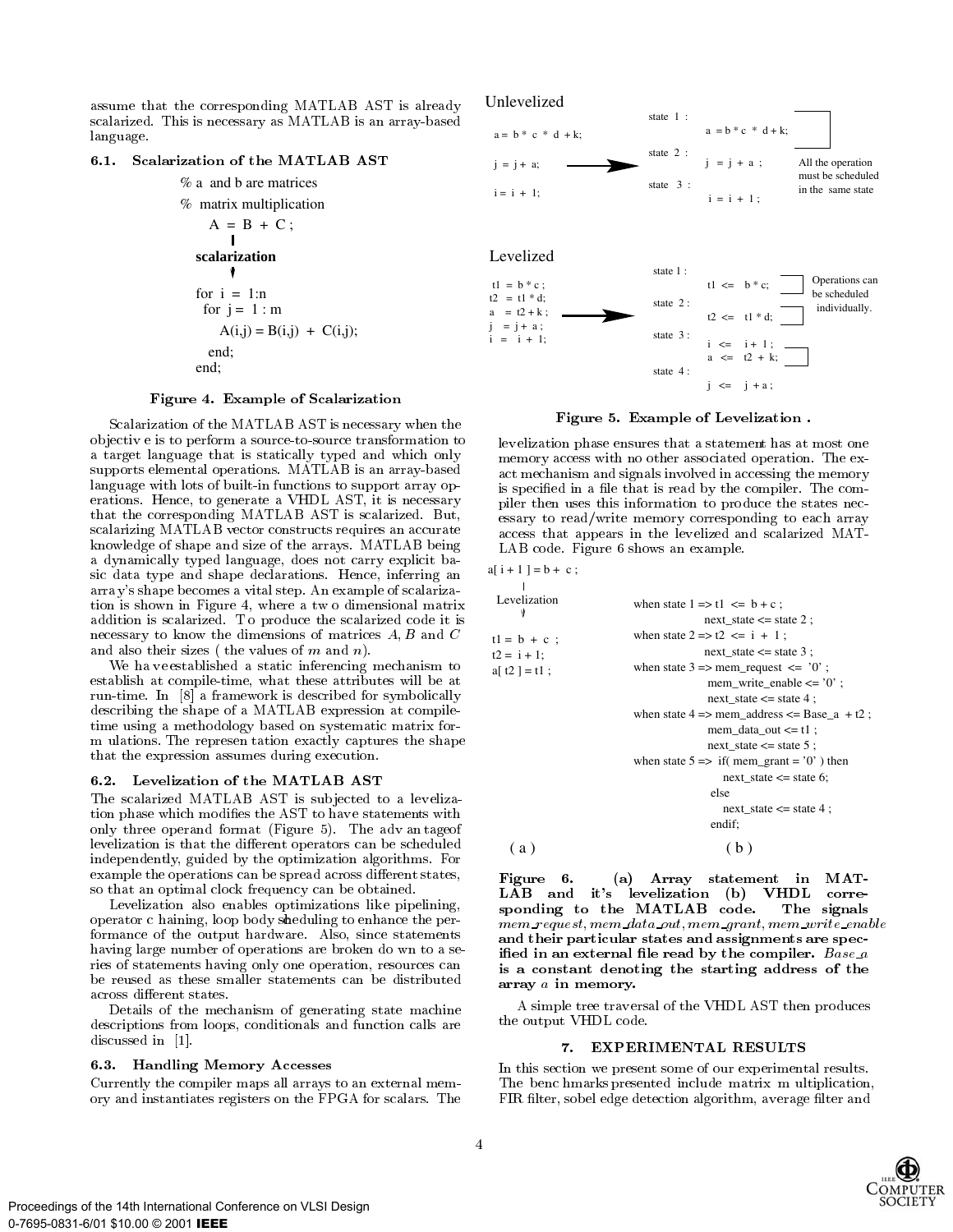Table 1. Experimental Results : T - Execution time in secs. F - Synthesized frequency in MHz. S - Number of states in the inner most loop. Manual : Hand optimized designs. Compiler : Compiler generated designs.

|          | Mult.<br>Matrix |      | Sobel |                  |                  | n T T<br>ΊK |                         |               | Motion<br>Est. |                   |      | erage Filter |         |      |    |
|----------|-----------------|------|-------|------------------|------------------|-------------|-------------------------|---------------|----------------|-------------------|------|--------------|---------|------|----|
|          |                 |      |       | -                |                  |             |                         |               | ້              |                   |      |              |         |      |    |
| 'anua.   | —ւ. Ն           | 19.J |       | 0.06             | $\Omega$<br>10.0 | 工士          | $\overline{2}$<br>10.JJ | റ<br>40.I     | ΤO             | റ<br>ົ<br>ت کی اس | TO O | <b>. .</b>   | 14168.3 | 10.I |    |
| Compiler | 10.U            | ັ.∪  | ∠υ    | <u>v.</u><br>. . | Y .Y             | 116         | 1.98                    | $\sigma \sim$ | 20             | v. 1 J            | .    | -96<br>ن رے  | 59132.7 | 14.4 | 32 |

the motion estimation algorithm. The matrix multiplication algorithm multiplies t w oinput matrices. Matrix multiplication is at the core of many signal and imagprocessing algorithms. FIR (Finite Impulse Response) filter is very important in the signal processing domain as it suggests a system that passes certain frequency components and rejects all other frequencies. Sobel edge detection algorithm takes an input image and performs a tw o dimensional linear con- $\sim$  3-cm and 3-cm are exampled and the average and increase and input  $\sim$  . image and for each pixel of the image computes the aver age v alues of the pixels in the neighborhood. A comparison is then made betw een the pixel and the average value. The motion estimation algorithm is used to low er the bandwidth requirement in video transmission by comparing blocks of the current frame with blocks of the previous frame and selecting a best match. We have chosen these applications as benc hmarks as they are represen tativ eof the applications that are most suitable for implementation in hardware.

F or each benc hmark, a description of the algorithm in MATLAB w as written and passed through the MATCH compiler. The hardware generated was verified in t w ways

- $\mathbf{B}$  simulating the generation mass is using a VHDL  $\mathbf{B}$ simulator and correlating the results with the output of the algorithm executed in the MATLAB interpreter.
- $\mathcal{L}$  , manually designing hardwares for each of the benchmarks and correlating the output of the compiler generated hardware with the manually designed ones. For this purpose the hardwares w ere run b y conguring the X C4028 FPGA.

performance gains expected by implementing optimization techniques in the compiler. Table 1 shows a summary of the experimental results. Figure 7 shows the ratioof the execution times of the compiler generated hardwares with the manually designed ones. As can be seen, the compiler generated hardwares w ere on the av erage 5 times slower than the manually optimized designs. The total execution time to complete a function is given by the number of state transitions required to complete the function times the clock period. The total n umber of state transitions required to complete a function is dominated by the number of states in the loop bodies, as most of the time is spent in executing loops. Figure 8 shows the ratio of the number of states in the inner most loop for the compiler generated and the manu ally designed hardware for each benchmark. On the av erage, the number of states produced by the compiler were 3 times more when compared to manually designed hardware. The largest con tribution to increased states came from memory access statements. The compiler generated a sequence to 4 statements for every memory read and a sequence of 3 statements for every memory write. On the other hand, the memory accesses in the manually designed hardwares w ere pipelined, effectiv ely making memory accesses take only 1 cycle. Also some of the memory accesses w ere eliminated in manually designed hardwares b y reusing data accessed in previous iterations. The effect is most pronounced in the sobel benchmark, whic hhas lots of memory reads. Automatically pipelining the memory accesses and caching data fetched require sophisticated data and control flow analysis and is the focus of our future research.



Figure 7. Ratio of the execution times of the compiler generated hardwares to the hand optimized

The manually designed hardwares were highly optimized for performance. A comparison of the performance of the compiler generated hardware with the manually designed hardware indicates the tradeoff involved between design time and design qualit y. It also gives an idea about the



Figure 8. Ratio of the n umber of states of the innermost loop of the compiler generated hardwares to the hand optimized hardwares.

The second factor which contributes to the increased execution time of compiler generated hardware is the larger clock period. The clock period is dictated by the place and route CAD tools. The synthesized clock period cannot be directly controlled by the compiler, it can only be set as a target. Ho wever, the amount of resources used on the